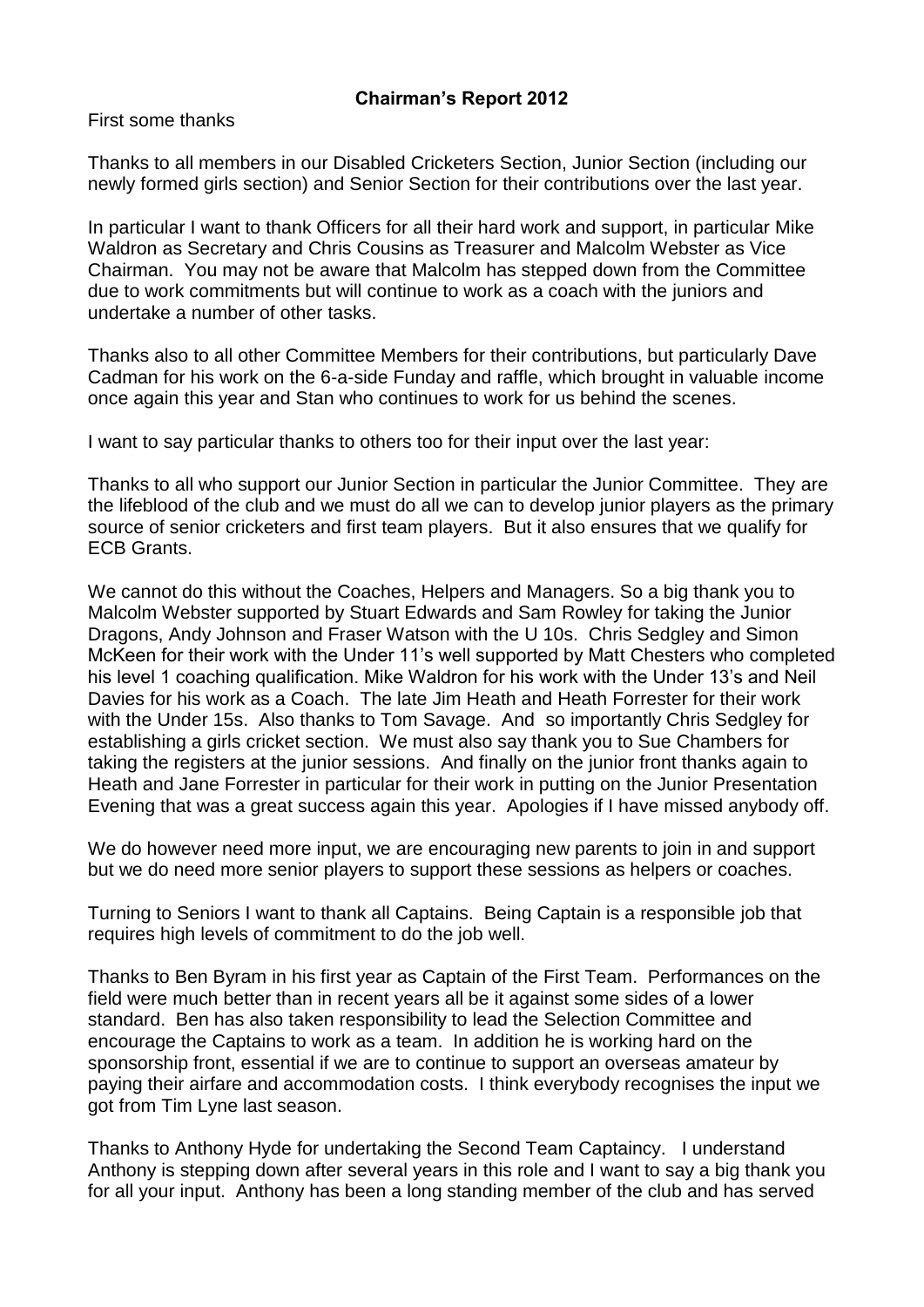us well both as First and Second Team Captain. I hope you will continue to be a member of the club.

Thanks to Liam Forrester for captaining the Third Team. Liam too is stepping down after a year, but again thanks for all your efforts in what has been your second year as a Captain at the Club..

Thanks to Dom Musgrove the  $4<sup>th</sup>$  Team Captain. Captaining the lower teams is never easy, but the  $4<sup>th</sup>$  Team can be particularly testing, but praise to Dom for ensuring that we always put out a side who proved very competitive.

Thanks to Dave Seaton and Mike Myatt for agreeing to ensure we put out Sunday sides, but unfortunately the exceptional weather only allowed 2 games to be played.

It was good to hear positive reports about the end of season awards presentation evening, so again thanks to the captains for organising. We agreed to widen the number of awards on offer for each team, which was at a cost, but hope it will prove worthwhile for future years

And we must not forget our disabled section, who continue to provide opportunities for people with a range of disabilities to participate in competitive sport in a socially inclusive way.

Thanks to Ellen Hassal for undertaking the First Team scorer role in 2012, Liam Pritchard for umpiring with the  $2^{nd}$  Team and Dee and her team for delivering such superb teas.

Finally but certainly not least can I say my personal thanks to Paul and Dave Smart for the work they have done yet again on the ground. I doubt any of us really know how many hours they put in a week in a voluntary capacity to prepare the squares, wickets and outfield for junior and senior cricket, not only in the season but throughout the year. Of course this year they have had to contend with the wettest summer in living memory so can we all put our hands together and thank them.

I made some comments last year about the need for all of us as members of St Georges Cricket Club to change our approach to participation in our Club. This included the lack of most members supporting fund raising events, the level of availability of players, the unwillingness of players to play in teams as selected, an increasing trend towards players saying they can only play at home, lack of support towards the junior section, the lack of a social side, etc.

I am pleased to say I think things are improving but there is a long way to go – so again would want encourage every member to do their bit.

Last year in my Chairman's report I reported on the loss of Eric and Millie Lomas and Mike Brennan. In their memory we decided to establish an annual Presidents Day event to raise monies for the causes nominated by each family. I am pleased to say the day was a great success, raising over £2,500 to be shared between the causes.

Of course during 2012 we lost another notable member, Jim Heath after a long battle against cancer. Jim in his 8 years with the club had put in a tremendous amount of work in our junior section and had become a well respected member of the senior committee and undertook the role of Fixtures Secretary. We owe a lot to Jim not least because he left us